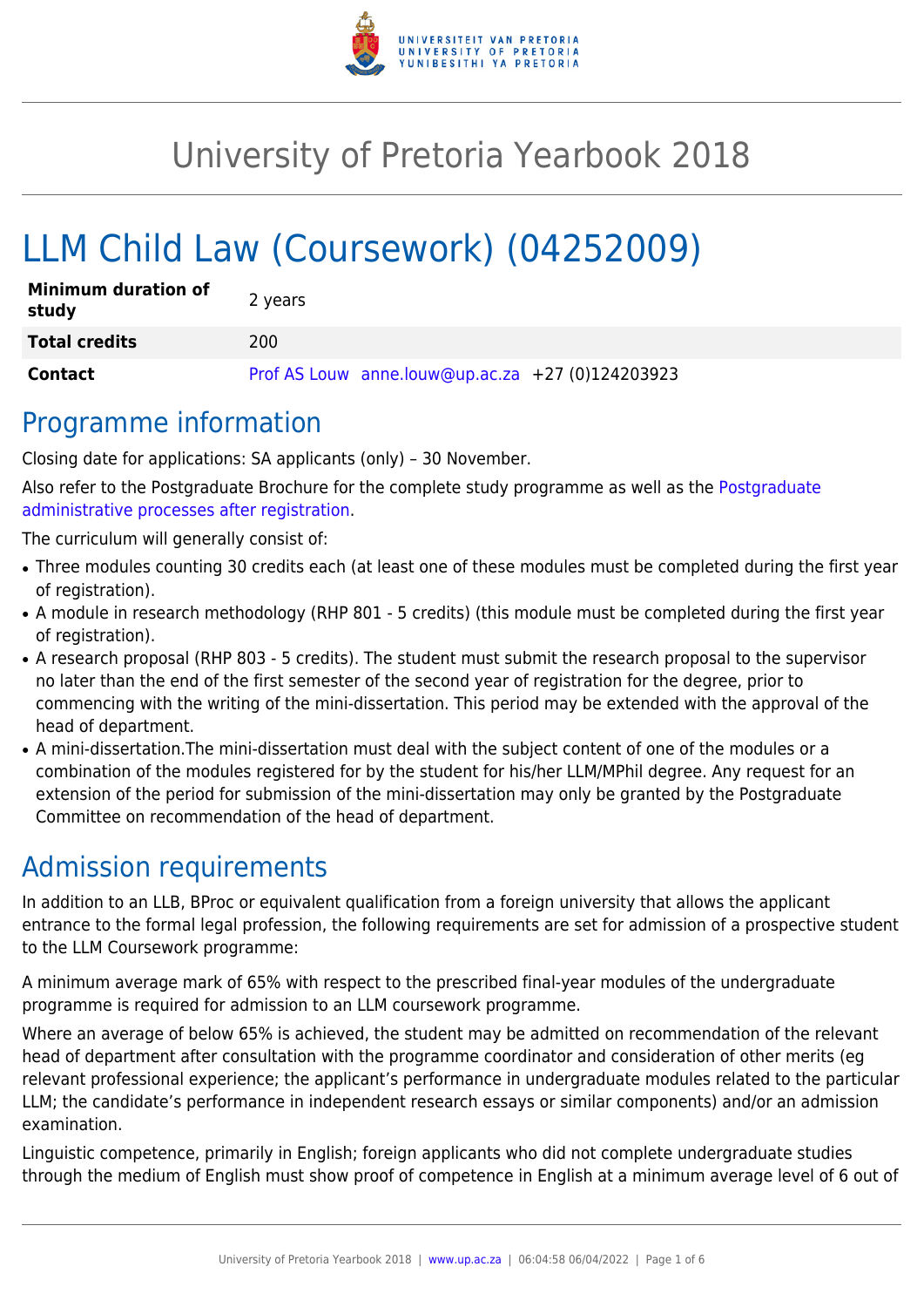

10 for IELTS or a minimum total score of 83 in TOEFL calculated as follows: reading 21, listening 17, speaking 23 and writing 22. In any other instance where there is doubt as to the English linguistic competence of an applicant, the Dean may require the same proof as prescribed for foreign applicants.

Foreign qualifications are subject to SAQA evaluation. (Some LLM coursework programmes or modules as indicated in the yearbook may only be available to students who hold a relevant South African legal qualification.)

Even though a student may comply with the above requirements, the Dean may, on the recommendation of the head of department presenting a specific degree or module, refuse to accept a prospective student for any LLM programme if such a student's performance in the chosen modules or field of study during undergraduate study was not satisfactory. Alternatively, the Dean could set additional requirements with a view to admission.

An admission examination may also be required in respect of a particular programme or module.

## Other programme-specific information

### **Mini-dissertation**

- The mini-dissertation must comprise 13 000 15 000 words including footnotes but excluding the list of contents and the bibliography
- The examination copies of the mini-dissertation to send out to the external examiners must be submitted to Student Administration not later than the end of October for the Autumn Graduation Ceremony, end of April for the Spring Graduation Ceremony. A final electronic version must be submitted to Student Administration on or before 15 February for the Autumn Graduation Ceremony, 15 July for the Spring Graduation Ceremony after the evaluation of the examination copies of the mini-dissertation to comply with degree requirements.

## Examinations and pass requirements

In the event of having failed all modules during a particular year of study, a student will only be allowed to continue with his/her studies with the consent of the Postgraduate Committee.

Although no supplementary examination will be granted with regard to LLM and MPhil modules, the General Regulations and rules apply with regard to special and ancillary examinations.

## Research information

The relevant head of department must recommend a supervisor and title for a mini-dissertation and these must be approved by the Postgraduate Committee. The mini-dissertation must be assessed and finalised as set out in the Faculty Board-approved LLM/MPhil Policy Document of the Faculty.

Mini-dissertations, where required, must be submitted in the format determined by the supervisor and approved by the Postgraduate Committee. The supervisor may likewise, subject to the approval of the Postgraduate Committee, also determine the research topic and the scope of the proposed research. (Refer to the [Faculty of](http://www.up.ac.za/media/shared/10/ZP_Files/faculty-regulations-for-the-mini-dissertation.zp124872.pdf) [Law regulations regarding mini-dissertations](http://www.up.ac.za/media/shared/10/ZP_Files/faculty-regulations-for-the-mini-dissertation.zp124872.pdf) and also [Postgraduate administrative processes brochure for the](http://www.up.ac.za/media/shared/10/ZP_Files/post-graduate-administrative-processes-brochures-for-the-faculty-web.zp124870.pdf) [Faculty](http://www.up.ac.za/media/shared/10/ZP_Files/post-graduate-administrative-processes-brochures-for-the-faculty-web.zp124870.pdf))

## Pass with distinction

For the degree to be awarded with distinction a student must obtain an average of at least 75% for all the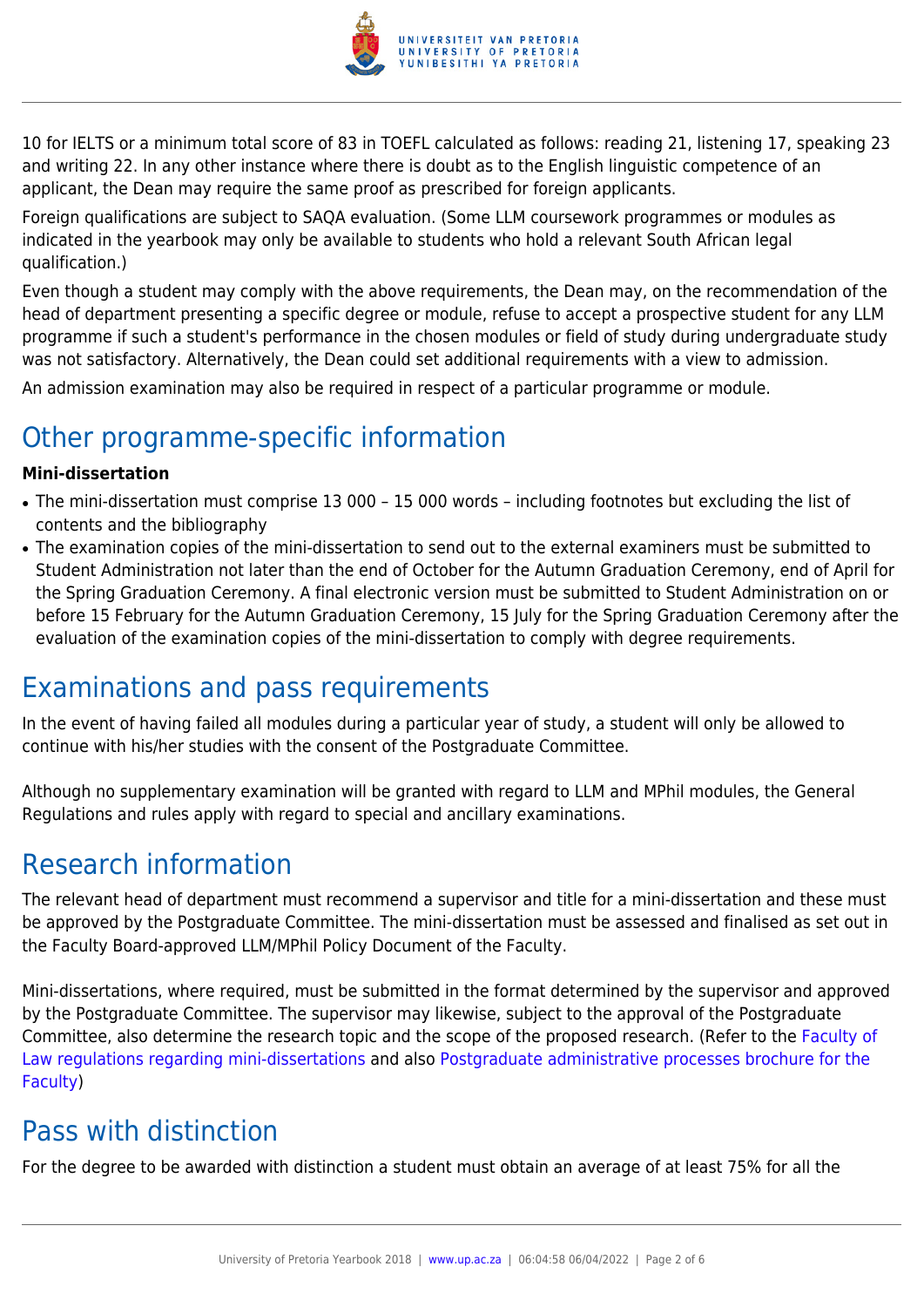

coursework modules, as well as a minimum of 75% for the mini-dissertation. The modules must have been written for the first time.

## General information

### Period of registration

The duration of the programme will in general be four semesters (2 years) but may be completed within two semesters (1 year) where possible, subject to fulfilment of all the requirements for the degree and payment of the full amount prescribed for the LLM degree. Programmes may also be structured to allow for one year of study only. The one- or two-year period may only be extended by the Postgraduate Committee on recommendation of the Head of Department based on good reason shown and if it is clear that the student will be able to complete the programme in a further year of study.

### **Language of tuition**

The official language of tuition is English. However, should circumstances allow it, an LLM module may be presented in Afrikaans. The dean, in consultation with the relevant head of department, determines the language of tuition.

### **Limiting of modules on offer in a particular academic year and availability to foreign students**

The dean determines which modules will be presented each year, taking into consideration the availability of lecturing personnel, space and financial implications and/or other circumstances. The dean may, on recommendation of the relevant head of department, determine the maximum number of registrations for a specific elective module in terms of the prescribed guidelines. The dean may also, on recommendation of the relevant head of department, determine that a particular LLM module will not be offered where on the first day of lectures four or fewer students are registered for such module.

#### **Re-registration for modules**

A student may not register more than twice for the same module. In order to pass a module the student must obtain a final mark of 50%.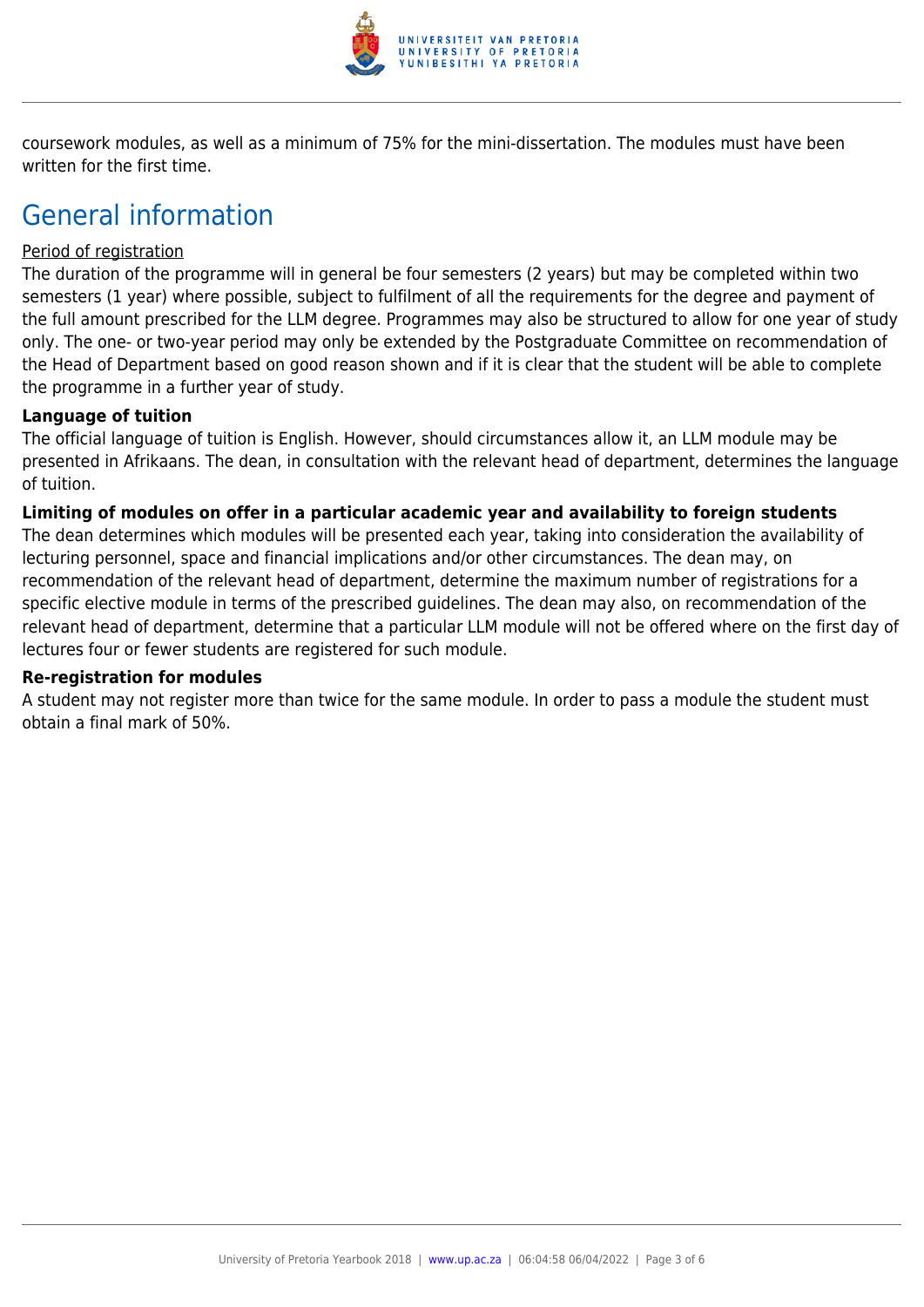

## Curriculum: Year 1

**Minimum credits: 100**

## **Core modules**

## **Research methodology 801 (RHP 801)**

| <b>Module credits</b>         | 5.00                           |
|-------------------------------|--------------------------------|
| <b>Prerequisites</b>          | No prerequisites.              |
| <b>Contact time</b>           | 8 seminars                     |
| <b>Language of tuition</b>    | Module is presented in English |
| <b>Department</b>             | Jurisprudence                  |
| <b>Period of presentation</b> | Semester 1 or Semester 2       |
| .                             |                                |

### **Module content**

- (a) Planning and organising a research project
- (b) Drafting a research proposal: Hypotheses and research question
- (c) Theory in research and methodological approaches to legal research
- (d) Language
- (e) Citation and ethics of citation
- (f) Drafting of chapters and presentation

## **Aspects of criminal and criminal procedural law pertaining to children 802 (SSK 802)**

| <b>Module credits</b>         | 30.00                                       |
|-------------------------------|---------------------------------------------|
| <b>Prerequisites</b>          | No prerequisites.                           |
| <b>Contact time</b>           | 2 lectures per week                         |
| Language of tuition           | Afrikaans and English are used in one class |
| <b>Department</b>             | Private Law                                 |
| <b>Period of presentation</b> | Semester 2                                  |
|                               |                                             |

#### **Module content**

Capita selecta from any of the following:

- (a) Crimes against children
- (b) The child as witness
- (c) The child as perpetrator
- (d) Child pornography
- (e) Trafficking in children
- (f) Aspects of psychology and/or criminology regarding crimes against children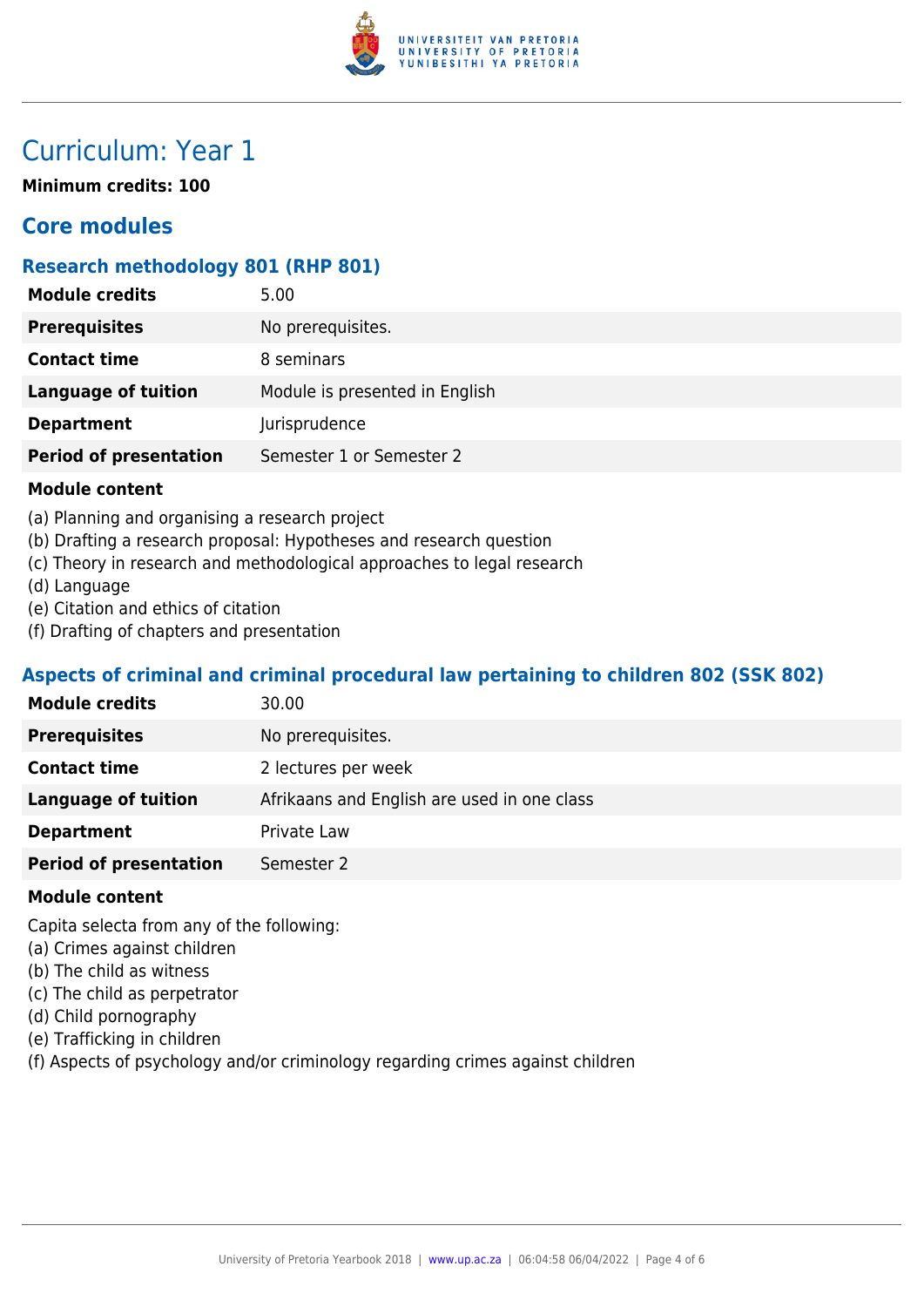

## Curriculum: Final year

**Minimum credits: 100**

## **Core modules**

## **Mini-dissertation 800 (MND 800)**

| <b>Module credits</b>         | 100.00                                      |
|-------------------------------|---------------------------------------------|
| <b>Prerequisites</b>          | <b>RHP 801 and RHP 803</b>                  |
| Language of tuition           | Afrikaans and English are used in one class |
| <b>Department</b>             | Law Deans Office                            |
| <b>Period of presentation</b> | Year                                        |

### **Module content**

(a) The student must submit a research proposal during his/her first year of registration for the LLM degree to the supervisor prior to commencing with the writing of the mini-dissertation.

(b) A mini-dissertation (MND 800) of 13 000 to 15 000 words inclusive of footnotes but excluding the list of contents and the bibliography, is required. The mini-dissertation must be submitted to the supervisor not later than August of the second year of registration for the LLM programme. The mini-dissertation must deal with the subject content of one of the modules or a combination of the modules registered for by the student for his/her LLM degree. Any request for an extension of the period for submission of the mini-dissertation may only be granted by the Dean on recommendation of the LLM Committee

## **Research proposal 803 (RHP 803)**

| <b>Module credits</b>         | 5.00                                        |
|-------------------------------|---------------------------------------------|
| <b>Prerequisites</b>          | No prerequisites.                           |
| Language of tuition           | Afrikaans and English are used in one class |
| <b>Department</b>             | Law Deans Office                            |
| <b>Period of presentation</b> | Year                                        |

### **Module content**

Development and presentation of a research proposal. (A research proposal must be submitted to the supervisor and accepted in the first semester of the second year of study before the student will be allowed to register for the mini-dissertation.)

## **Aspects of criminal and criminal procedural law pertaining to children 802 (SSK 802)**

| <b>Module credits</b> | 30.00                                       |
|-----------------------|---------------------------------------------|
| <b>Prerequisites</b>  | No prerequisites.                           |
| <b>Contact time</b>   | 2 lectures per week                         |
| Language of tuition   | Afrikaans and English are used in one class |
| <b>Department</b>     | Private Law                                 |